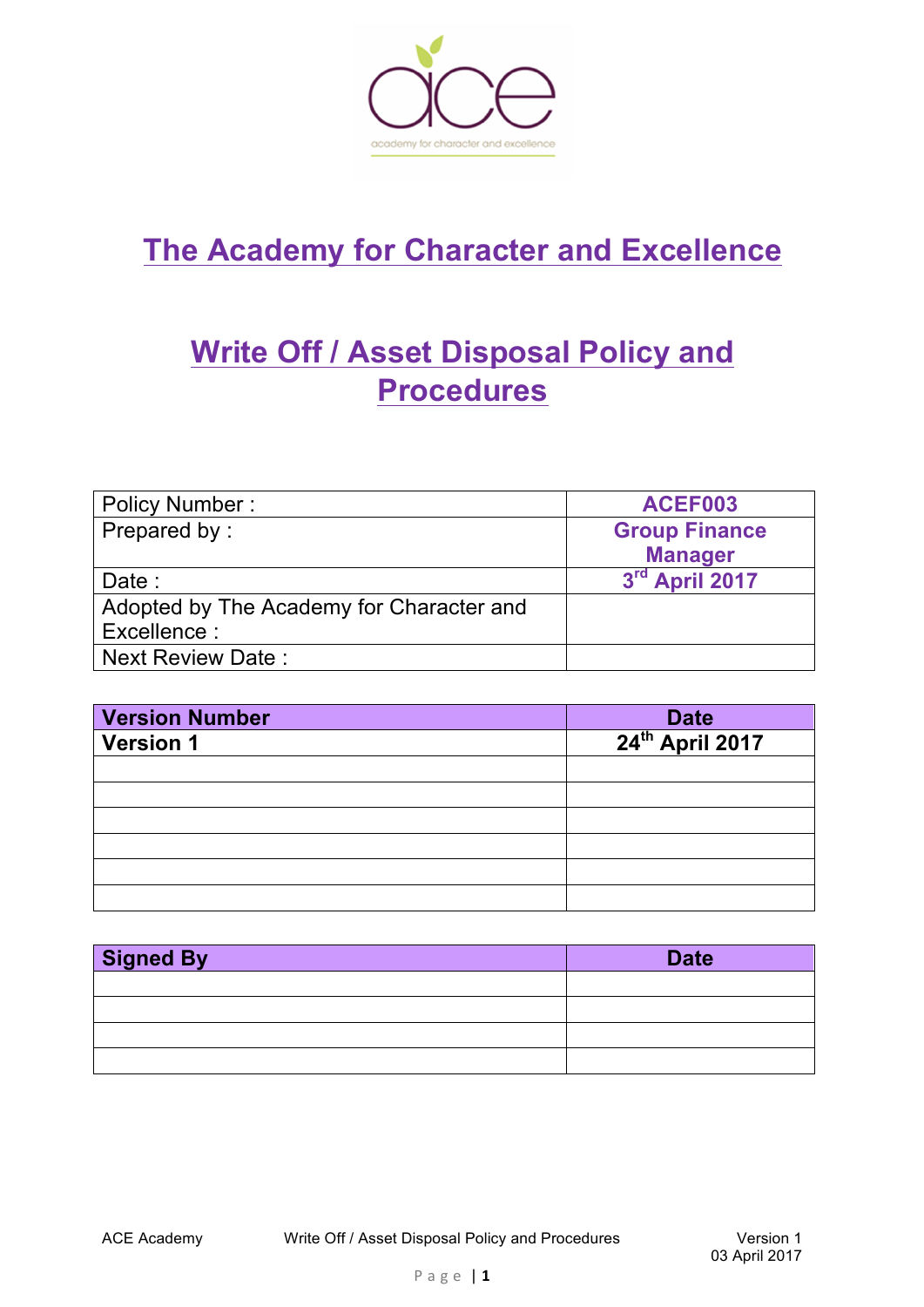

The Academy for Character and Excellence (referred to ACE hereinafter) is committed to adopting and using appropriate and aligned policies and procedures within the Trust.

This policy sets out the procedures that must be followed throughout the Trust to ensure that the write off / asset disposal policy and procedures are the same throughout all academies in the Trust.

#### **PROCEDURES**

- 1. Items for write off/disposal should be listed on the write off/disposal authorisation form, detailing model and serial number, a brief description of the item, and the reason for write off/disposal.
- 2. The form should be signed and dated by the member of staff requesting write off / disposal, and then passed to the appropriate Headteacher for authorisation. The Headteacher should be satisfied that the items are to be written off / disposed of and should then enter on the form the method of disposal (e.g. scrapped, sold/offered via the weekly newsletter, sold by tender (if usable computers for example)).
- 3. When authorised, the form should be returned to the Group Finance Manager for filing with the inventory. The inventory and the insurance should be updated accordingly, and the items disposed of as authorised.
- 4. The Headteacher should then inform Governors / Trustees of the items written off / disposed of and this should be recorded in the minutes of the Governors' / Trustees' meeting, stating that Governors / Trustees have ratified the decision. Details of the items should also be minuted. A copy of the authorised write off/disposal form attached to the minutes should suffice for this purpose.

This Policy will be reviewed by the Finance and Audit Committee on a 5-yearly cycle and must be signed by the Chair of the Strategic Board.